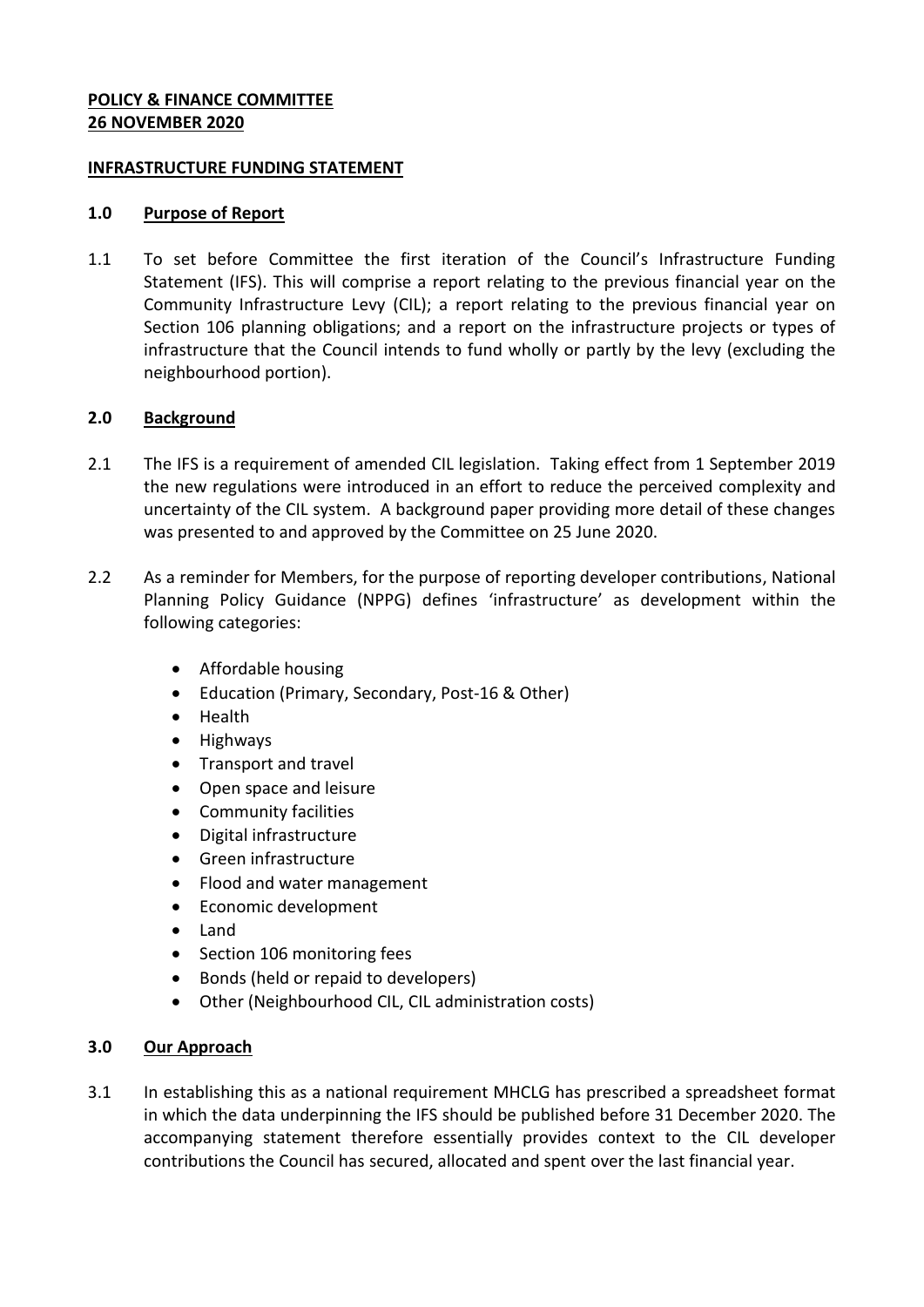- 3.2 The IFS presents information to a broad audience, therefore comprises the following sections:
	- An introduction setting out the basic requirements and the context of planned growth in the District;
	- National and local policy context, along with an explanation of the developer contributions it covers;
	- A summary of CIL collected/spent during 2019/20;
	- A summary of S106 monies collected/spent during 2019/20;
	- Planned expenditure of CIL income over the next reporting period (April 2020 to March 2021).
- 3.3 The IFS itself stands as an appendix to this Committee Report.

# **4.0 Digital Implications**

4.1 The base data underpinning the IFS should be published on the Council's website in .CSV format in accordance with open data requirements, along with the aforementioned report.

# **5.0 Equalities Implications**

- 5.1 Infrastructure delivery is fundamental to the implementation of the Amended Core Strategy which, as a whole has been subject to appraisal against the Integrated Impacts Assessment (IIA) Framework. The IIA incorporates Sustainability Appraisal, Strategic Environmental Assessment, Equalities Impact Assessment (EqIA) and Health Impact Assessment (HIA). The EqIA is a way of demonstrating the District Council is fulfilling the requirements of the Public Sector Equality Duty contained in section 149 of the Equality Act 2010.
- 5.2 With the focus of the IFS being on providing greater transparency to the decision making process and channelling infrastructure funding to areas of identified need as a result of development (thereby mitigating any perceived inequalities in accordance with adopted policy), an EqIA specifically for the IFS is not required. Members agreed with this view when the proposed approach was presented to the Committee in June.

### **6.0 Financial Implications (FIN20-21/3923)**

- 6.1 Financial Services work closely with colleagues on the Developer Contributions Officer Steering Group to ensure that funds from developer contributions are appropriately managed in line with the Council's financial procedures.
- 6.2 The IFS will provide greater transparency for Members, service providers, developers and the community on how the Council deals with developer contributions.
- 6.3 CIL funded projects will progress from the IFS in to the Council's Capital Programme in the usual way by a report to Policy & Finance Committee as an when sufficient funding is available.